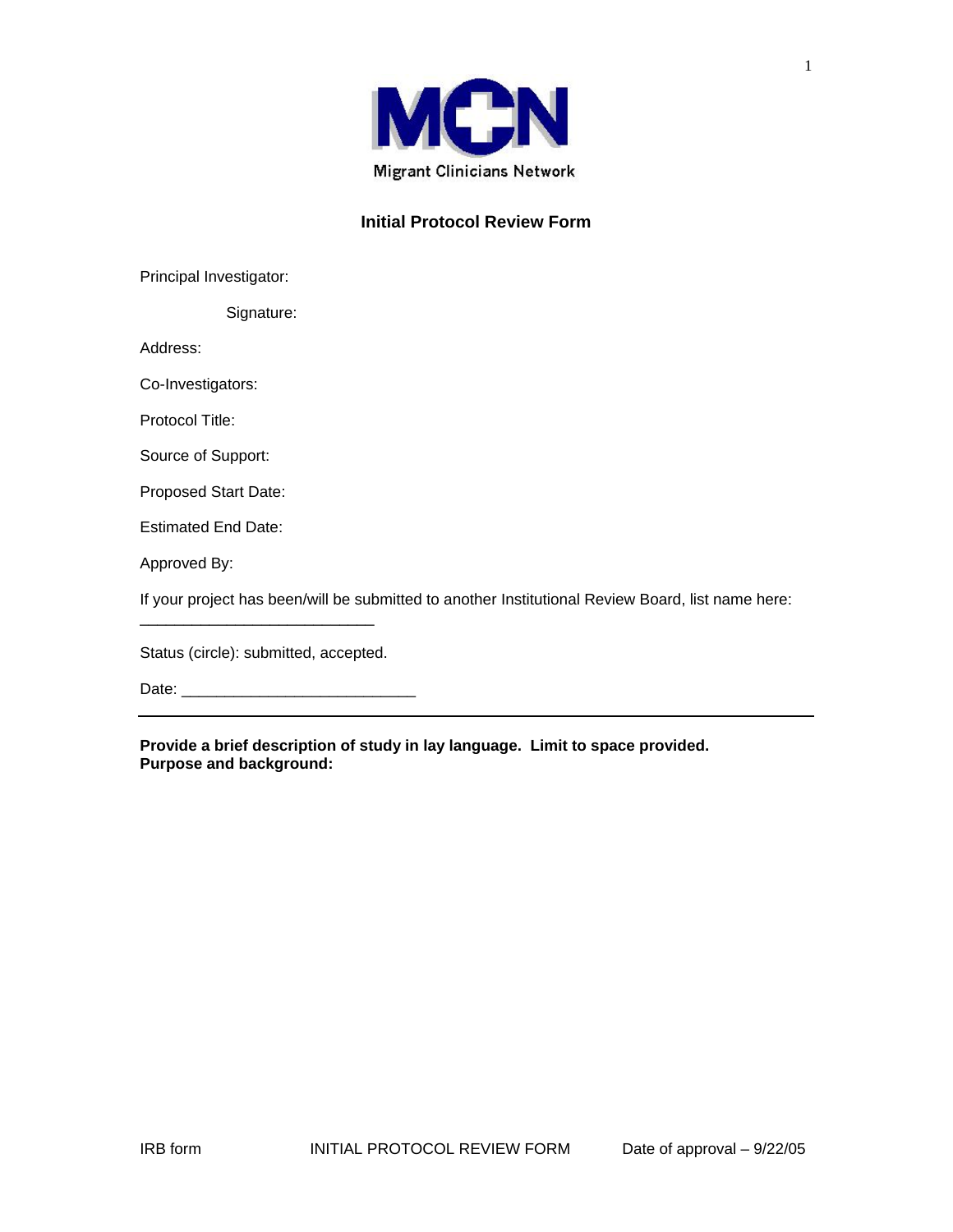**Subjects, number, gender, source, and selection method: (circle if any subjects are classified as minors, prisoners, pregnant women, abortuses, mentally disabled, students>18, non-English speaking)** 

**Inclusion/Exclusion criteria of subjects:** 

**Methods and Measures:** 

**Specify clearly the expected outcomes:** 

**Anticipated benefits to subjects:** 

**Describe risks and side effects (physical, psychological, or social) and precautions to minimize risk:** 

|           | Describe consent process, assurance of confidentiality, and any cost/remuneration to |
|-----------|--------------------------------------------------------------------------------------|
| subjects: |                                                                                      |